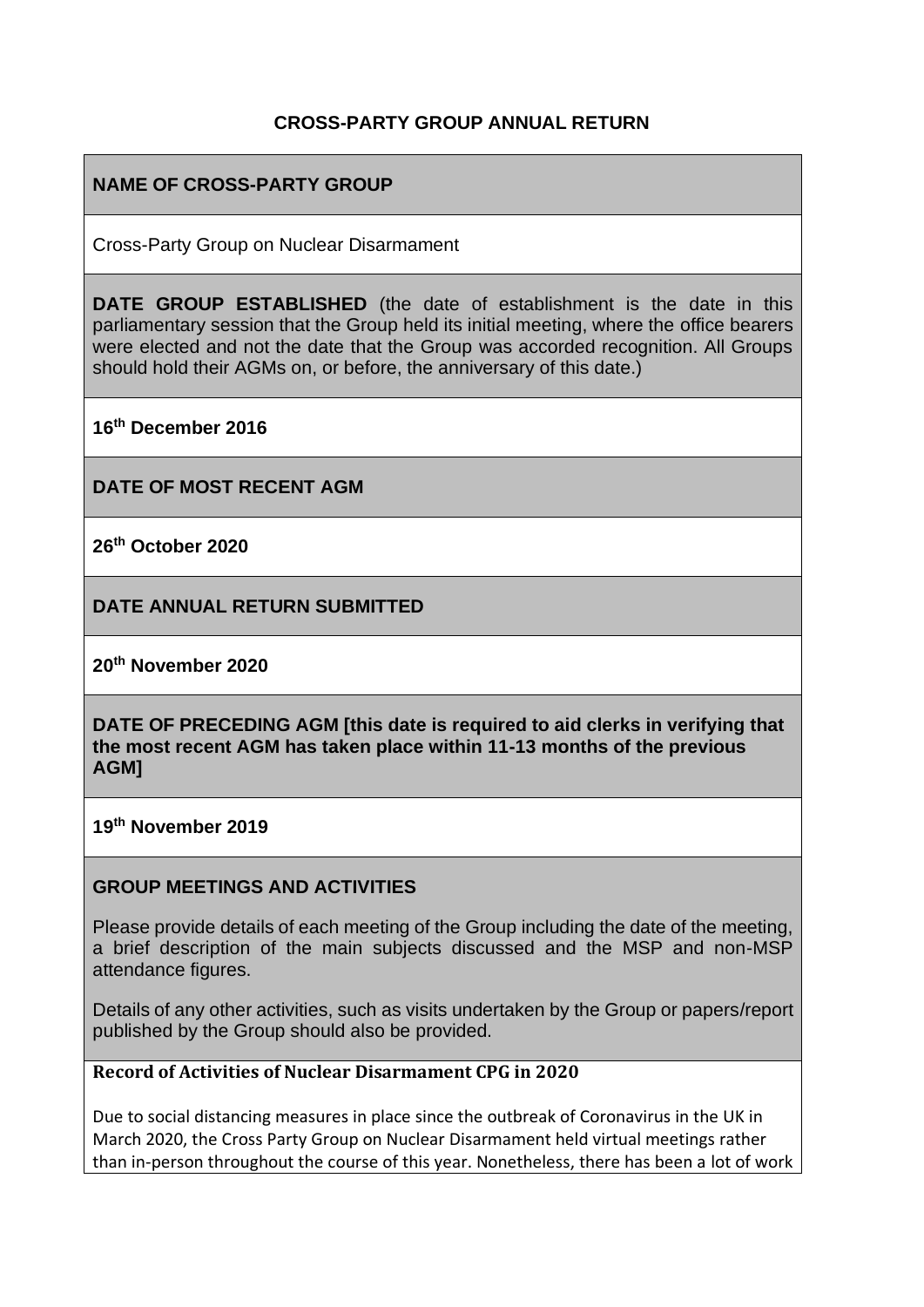accomplished in the Scottish and international nuclear disarmament community, which has been engaged with by the CPG membership over the course of this year.

March 2020: The full MSP membership of the Nuclear Disarmament CPG added their signatures to a letter to the judge over the Kingsbay Ploughshares case in the United States. This letter urged for a postponement of sentencing for the protestors, many of whom were in the medically 'vulnerable group,' on grounds of outbreaks of coronavirus in U.S. prisons. Sentencing was delayed until later in 2020.

April 2020: Bill Kidd MSP (CPG convenor) spoke about nuclear disarmament in the UK and Scottish Independence at a CND hosted virtual side event, taking place at the time of the cancelled NPT Conference, with Dr Rebecca Johnson (Director of the Acronym Institute), Jeremy Corbyn MP, and UK Ambassador Aidan Liddell. This virtual event was watched by over 6000 people. This event was chaired by Dave Webb (CND Chair).

June 2020: Windows for Peace Campaign- members of the CPG participated in the 'Windows for Peace' campaign for raising awareness of Nuclear Disarmament and at-home activism whilst in lockdown

June 2020: Formal launch of the 'Assuring Destruction Forever' UK Chapter publication at the 17<sup>th</sup> June 2020 Nuclear Disarmament CPG meeting. The UK chapter was written by Janet Fenton, secretary of the Nuclear Disarmament CPG, and was published b Reaching Critical Will in tandem with Scottish CND. The CPG meeting was quorate. MSP in attendance included Bill Kidd MSP (Convenor), Sandra White MSP and Ruth Maguire MSP.

August 2020: Parliamentarian members of the group were very supportive of Hiroshima and Nagasaki anniversary events, with over 20 taking place in Scotland. Some of these were socially distanced and others were online. August 2020 marked 75 years since the atomic bombings of Hiroshima and Nagasaki, which took place respectively on the 6<sup>th</sup> and 9<sup>th</sup> August 1945.

### October 2020:

-Socially distanced demonstration outside of the Scottish Parliament with one representative of each organisation of the CPG present. Parliamentarian members Bill Kidd MSP (Convenor) and Alison Johnstone MSP met with the organisations and Janet Fenton (secretary) to celebrate the 50<sup>th</sup> ratification of the Treaty on the Prohibition of Nuclear Weapons, which came on the 24<sup>th</sup> October from Honduras.

-AGM of the Nuclear Disarmament cross party group. The 50<sup>th</sup> ratification of the Treaty on the Prohibition of Nuclear Weapons (TPNW) was welcomed by CPG members and we heard an update on the progress of this treaty. The members were joined by guest Sean Crewe TD from the Irish legislature who kindly presented an overview of Ireland's position on nuclear weapons, their own ratification of the TPNW and early passing of legislation to become compliant with the treaty ahead of the January 2021 deadline. Sean Crewe TD, who has worked in a diplomatic/international capacity, noted that the Irish legislation was adopted with unanimous support. He advised that Ireland will continue to advocate for nuclear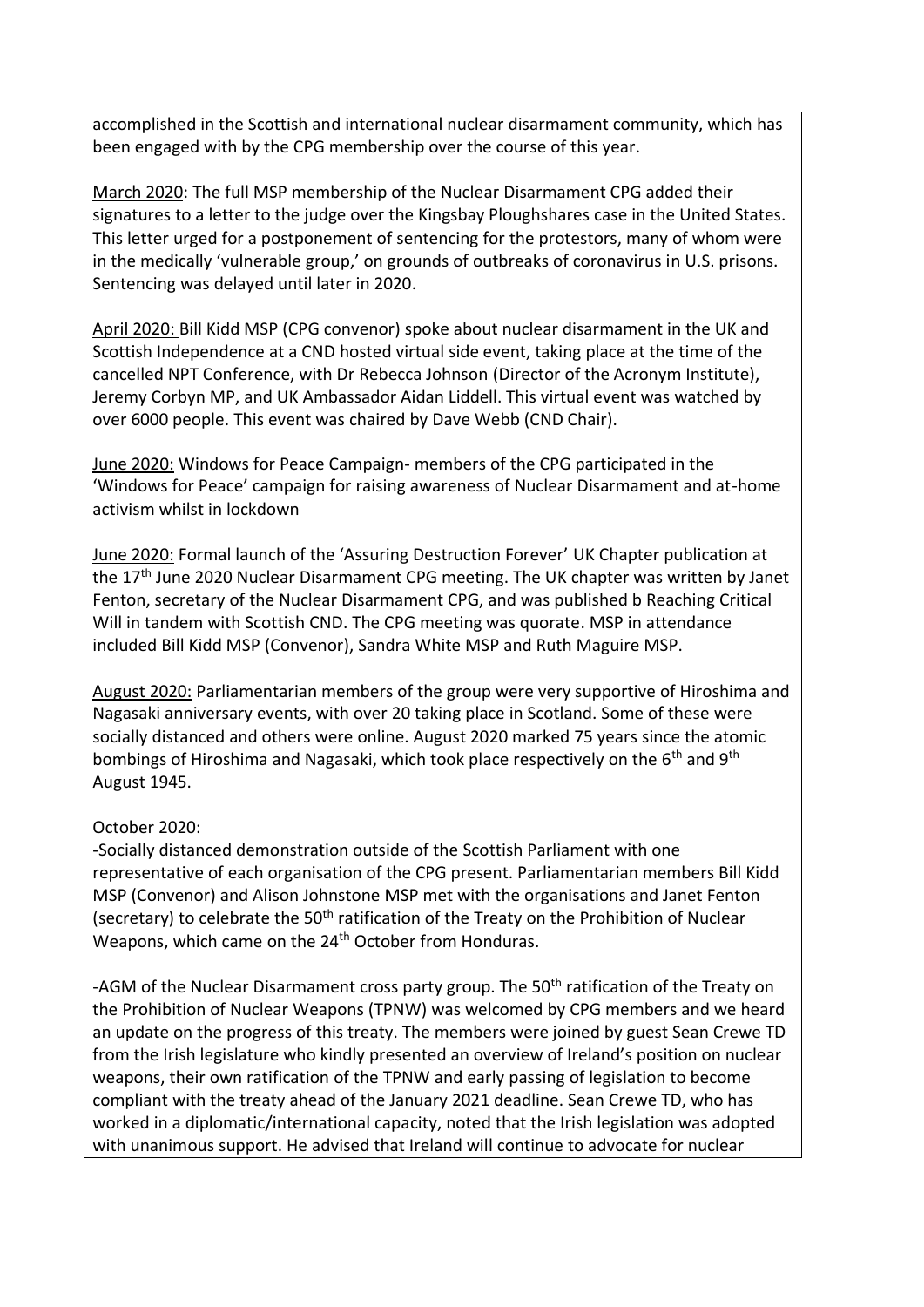disarmament internationally, including encouragement of other states to sign and ratify the TPNW.

## **MSP MEMBERS OF THE GROUP**

Please provide names and party designation of all MSP members of the Group.

Bill Kidd MSP- Scottish National Party Ross Greer MSP- Scottish Green Party Andy Wightman MSP- Scottish Green Party Ruth Maguire MSP- Scottish National Party Gail Ross MSP- Scottish National Party Richard Leonard MSP- Scottish Labour Neil Findlay MSP- Scottish Labour John Finnie MSP- Scottish Green Party Bob Doris MSP- Scottish National Party Patrick Harvie MSP- Scottish Green Party Mark Ruskell MSP- Scottish Green Party Sandra White MSP- Scottish National Party Elaine Smith- Scottish Labour Claudia Beamish- Scottish Labour

# **NON-MSP MEMBERS OF THE GROUP**

For organisational members please provide only the name of the organisation, it is not necessary to provide the name(s) of individuals who may represent the organisation at meetings of the Group.

| <b>Individuals</b> | Janet Fenton                                                                                                                                                                                                                                                                                                                                                       |
|--------------------|--------------------------------------------------------------------------------------------------------------------------------------------------------------------------------------------------------------------------------------------------------------------------------------------------------------------------------------------------------------------|
| Organisations      | <b>Scottish CND</b><br><b>WILPF (Scotland)</b><br><b>Nuclear Free Local Authorities (NFLA)</b><br><b>UN House Scotland</b><br>United Nations Association Scotland (UNA Scotland)<br>TP (Scotland)<br>Nukewatch (Scotland)<br>Campaign Against the Arms Trade (CAAT) Scotland<br>International Volunteer Service (IVS)<br><b>MEDACT</b><br>Soko Gakai International |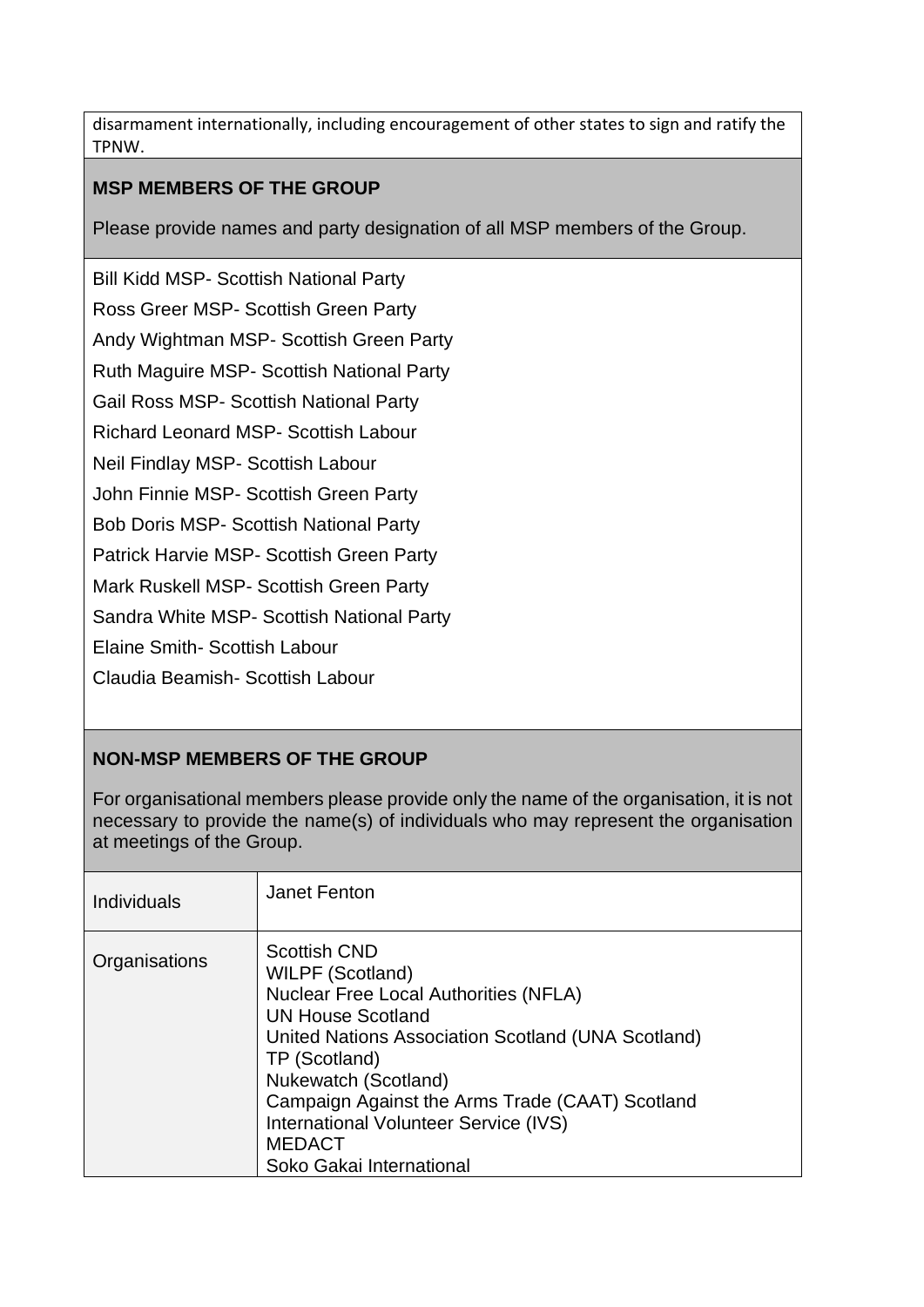| ICAN (Scotland)              |
|------------------------------|
| Peace Education Scotland     |
| <sup>1</sup> Secure Scotland |

## **GROUP OFFICE BEARERS**

Please provide names for all office bearers. The minimum requirement is that two of the office bearers are MSPs and one of these is Convener – beyond this it is a matter for the Group to decide upon the office bearers it wishes to have. It is permissible to have more than one individual elected to each office, for example, co-conveners or multiple deputy conveners.

| Convener               | <b>Bill Kidd MSP</b> |
|------------------------|----------------------|
| <b>Deputy Convener</b> | Ross Greer MSP       |
| Secretary              | Janet Fenton         |
| Treasurer              | <b>NA</b>            |

## **FINANCIAL BENEFITS OR OTHER BENEFITS RECEIVED BY THE GROUP**

Please provide details of any financial or material benefit(s) received from a single source in a calendar year which has a value, either singly or cumulatively, of more than £500. This includes donations, gifts, hospitality or visits and material assistance such as secretariat support.

Details of material support should include the name of the individual providing support, the value of this support over the year, an estimate of the time spent providing this support and the name of the organisation that this individual is employed by / affiliated to in providing this support.

Groups should provide details of the date on which the benefit was received, the value of the benefit and a brief description of the benefit.

If the Group is not disclosing any financial information please tick the box to confirm that the Group has considered the support received, but concluded it totalled under the threshold for disclosure (£500).  $\sqrt{ }$ 

## **SUBSCRIPTION CHARGED BY THE GROUP**

Please provide details of the amount charged and the purpose for which the subscription is intended to be used.